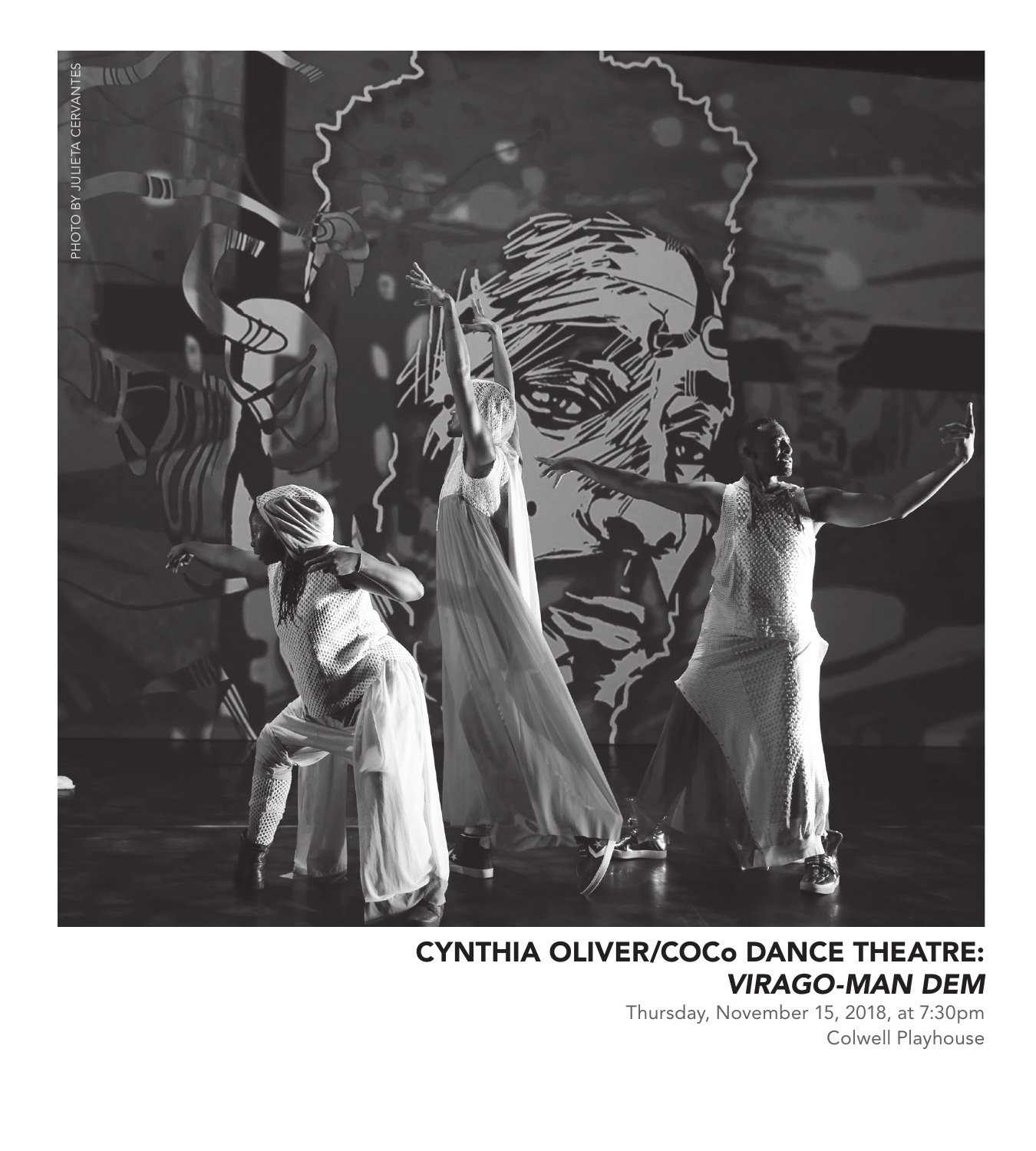## PROGRAM

#### CYNTHIA OLIVER/COCo DANCE THEATRE: *VIRAGO-MAN DEM*

Conceived and directed by Cynthia Oliver Choreographed by Cynthia Oliver with sections in collaboration with the dancers Texts, directed by Oliver, are improvisational narratives grounded in the lived experience of the dancers

#### PERFORMERS

Duane Cyrus Jonathon Gonzalez Niall Jones Ni'Ja Whitson

#### MUSICIANS

Jason Finkelman, percussion and laptop electronics Elias Finkelman, trombone Geoff Gersh, guitar Gordon Kay, drums Brandon T. Washington, vocals John Wieczorek, additional percussion

#### COLLABORATORS

Jason Finkelman, composer John Boesche, video design Black Kirby—John Jennings and Stacey Robinson, visual art Susan Becker, costume design Amanda K. Ringger, lighting design

#### PRODUCTION MANAGEMENT

Valerie Oliveiro, stage manager Meckha Cherry, wardrobe coordinator Cornelio Casaclang, company manager

The recording "If I Betray" by Midnite is used with permission from I-Grade Records, St. Croix USVI.

This evening's performance is lovingly dedicated to the memory of my mother Mary Howell-Oliver, an artist whose creative ambitions, like so many black Americans, were thwarted by racial bias in her lifetime. She persisted by living royally, raucously, and generously offering her art to her family and friends. She nourished my curiosity and talent and encouraged me to pursue my dream. This work is the evidence of my dreams and what I hope for all of us. —Cynthia Oliver

*Virago-Man Dem was supported in part by research and development residencies at New Waves Institute in collaboration with Dancing While Black in Trinidad W.I.; the Maggie Allesee National Center for Choreography at Florida State University; Vermont Performance Lab with major support from the National Endowment for the Arts; Gina Gibney Dance; the Abrons Arts Center; and with commissioning funds from The MAP Fund, a program of Creative Capital supported by the Doris Duke Charitable Foundation*  and The Andrew W. Mellon Foundation; The National Performance Network's Creation Fund; The New England Foundation for the *Arts, National Dance Project Fund—made possible by the New England Foundation for the Arts' National Dance Project with lead funding from the Doris Duke Charitable Foundation and The Andrew W. Mellon Foundation; the University of Illinois at Urbana-Champaign; and the Edwards Arts Fund.*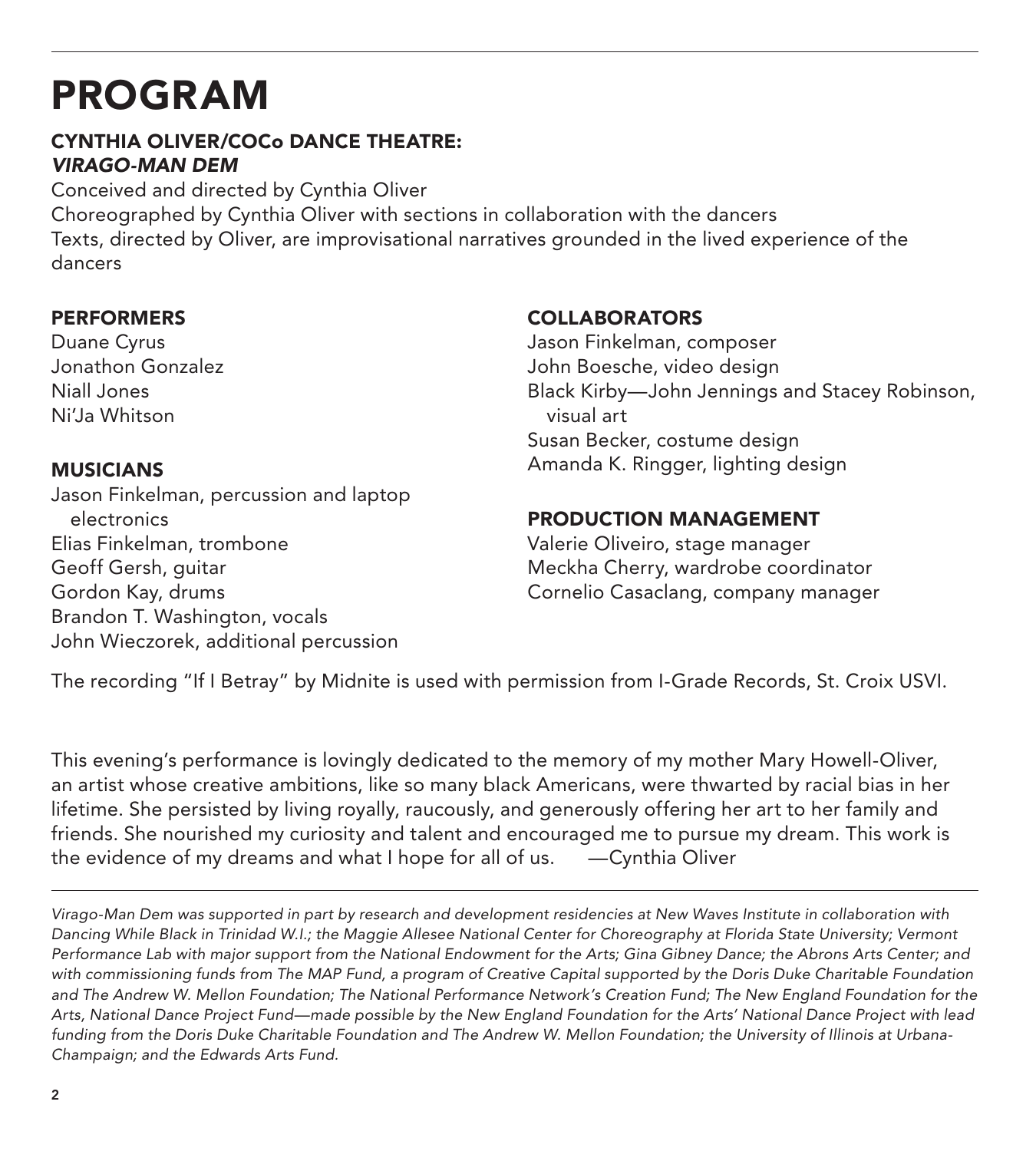# THE ACT OF GIVING **THE ACT OF GIVING**

#### THANK YOU FOR SPONSORING THIS PERFORMANCE

With deep gratitude, Krannert Center thanks all 2018-19 Patron Sponsors and Corporate and Community Sponsors, and all those who have invested in Krannert Center. Please view their names later in this program and join us in thanking them for their support.

\*

This event is supported by:



Sixteen Previous Sponsorships

SALLIE & NORMAN MILLER One Previous Sponsorship

\*



JERALD WRAY & DIRK MOL Thirty-Six Previous Sponsorships



JOY THORNTON-WALTER & JOHN WALTER Fourteen Previous Sponsorships

\*PHOTO CREDIT: ILLINI STUDIO

#### HELP SUPPORT THE FUTURE OF THE ARTS. BECOME A KRANNERT CENTER SPONSOR BY CONTACTING OUR ADVANCEMENT TEAM TODAY:

KrannertCenter.com/Give • development@krannertcenter.illinois.edu • 217.333.1629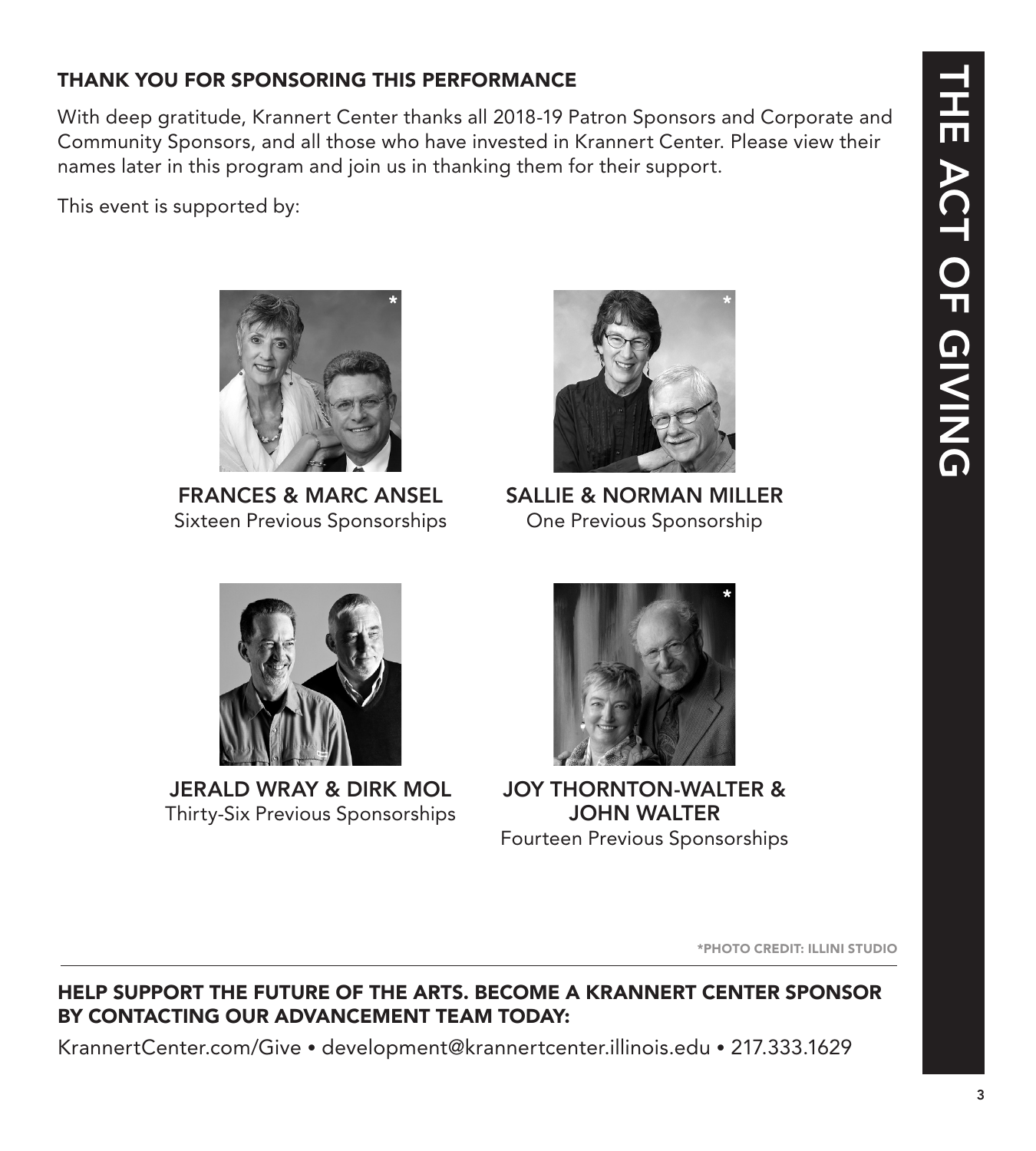## PROGRAM NOTES

Like all of my works, this project has been long in the making. It was borne out of long, loving, and complicated relationships with black men in the multiple worlds in which I live. It was jettisoned into importance with the birth of my son and my observations of what he and other young men of color have to navigate as they make their way in the world. It was then stretched to include masculinities performed by those of us not born male, but for whom male identity might feel more right with our being or for whom the breadth of possibilities of our gender performance includes what we might sometimes presume male. It was borne out of a desire to offer to the world another view of black masculinity that is more nuanced and flexible and stylish and funny and tender and rich than those we are persistently burdened with in the contemporary American landscape. So this work for me is an act of love. I am interested in choreographing both that which folks are wont to navigate in their daily lives and that which we might have to already be in the process of exceeding, transiting, and aspiring for something we do not yet know. And one doesn't have to necessarily be a biological man to do or want or be so. With these ideas circulating, I offer this showing as a presentation of ideas, those which have been consistent with the work since its beginning and those with which I am/we are wrestling anew. I welcome your eyes on this iteration.

This work has benefitted from the generosity of thought, ideas, place, cash, and emotional, aesthetic, and spiritual support from many, many directions. I thank first and foremost my brilliant collaborators who have brought their best to this work, who have asked me the hard questions, who have offered elements I could

not have dreamed, and brought this work into beautiful fruition. The performers who give EVERYTHING! They are phenomenal and I could not do this work without them. I bow at their feet. They have given their best, challenged, and stretched me so that I too have to bring my best, and we birth this together. To Makeda Thomas and New Waves Institute, the first to recognize and offer me a place and beautiful people with whom I could experiment and consider what I wanted to do; to sister Paloma McGregor who partnered with New Waves in support. While in Trinidad, there were the folks whose generosity fueled my confidence and fed me with great questions and commentary—Robert Young, Mark Eastman, Ricarrdo Valentine, Orlando Hunter, Michael Mortley. My host and dear friend Benny Gomes and his friend who soon became mine, Carol La Chapelle. My informal casting director(!), Nibia Pastrana Santiago from Puerto Rico—a little further north in the archipelago; the folks without whom I would not have been able to process this work in the rich and full ways we have been afforded over the past three years, Vermont Performance Lab (Sara Coffey! Katherine and Dave), and the artists and activists we encountered there—Curtiss Reid and Donald Mutebi; Maggie Allesee National Center for Choreography (Carla Peterson, Ansje Burdick, Chris Cameron, Afua, Mary, and team); the wonderful scholars, artists, and community activists I encountered at Florida State University as a Mellon Fellow, including of course the hospitality of my dear friend Darrell Jones and new friend Summer Hill Seven. In Illinois, I had the support of Krannert Center for the Performing Arts and Terri Ciofalo, Level 21—our production arm—and Sam Smith,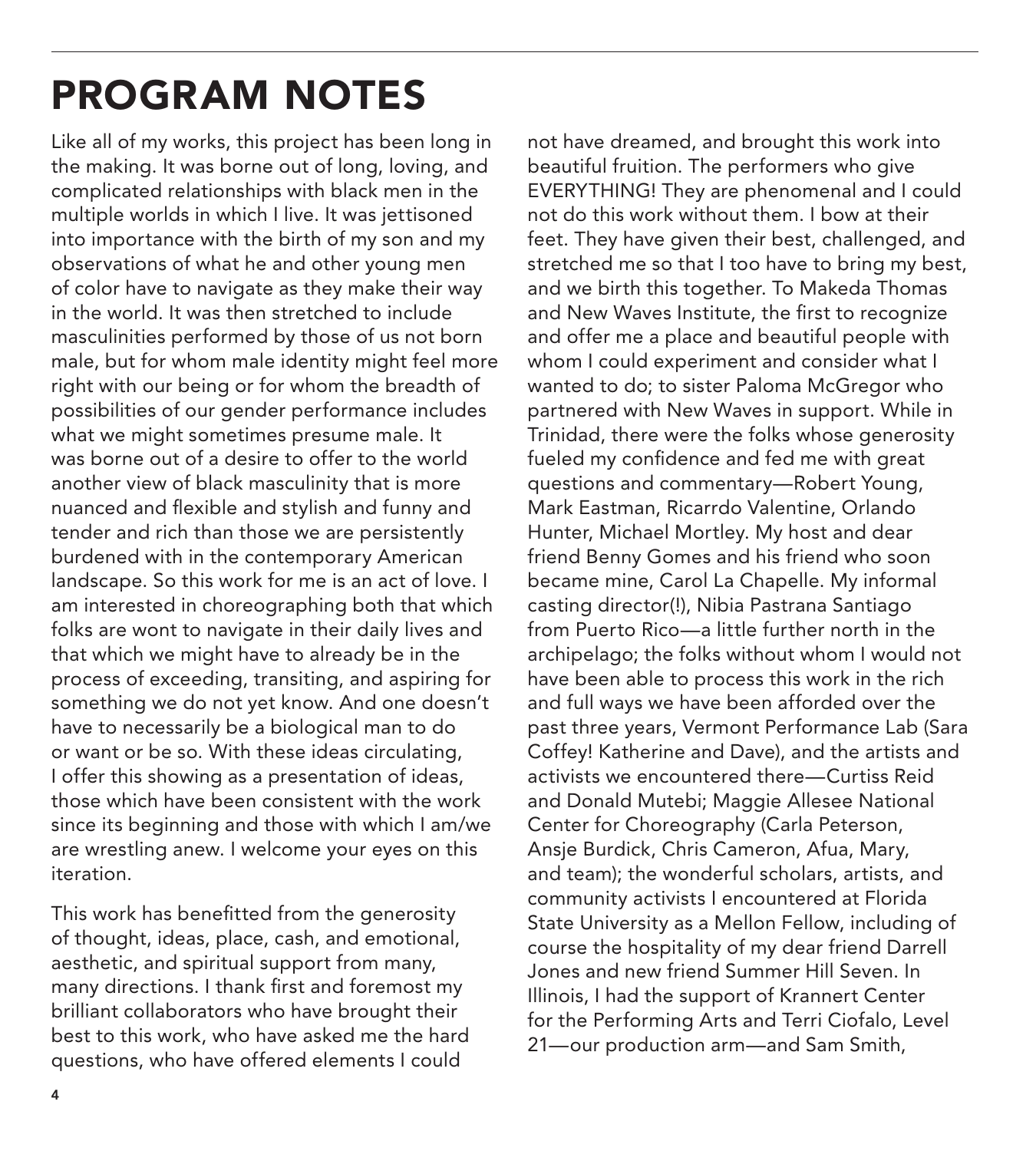my brother in all things community; Dance at Illinois and my colleagues and department head Jan Erkert; longtime support and friend Craig Peterson for proposing that I do this project in the first place and his ongoing support since the 1990s; Gina Gibney and Gibney Dance for space and time, American Realness for our process presentation opportunity at the 2017 Association of Performing Arts Professionals conference; National Performance Network Creation Fund; the Doris Duke Multi Arts Production (MAP) Fund; and the Edwards Arts Fund. And I would be remiss if I didn't thank Caryn Hodge, my childhood friend from St. Croix, who first brought up the term virago in a conversation we were having on the island and gave me the spark that led to the title of the piece. I count on my longtime friendships and family to help me retain the memories that float through my work and inspire its naming, its undercurrents, and its backbone.

—Cynthia Oliver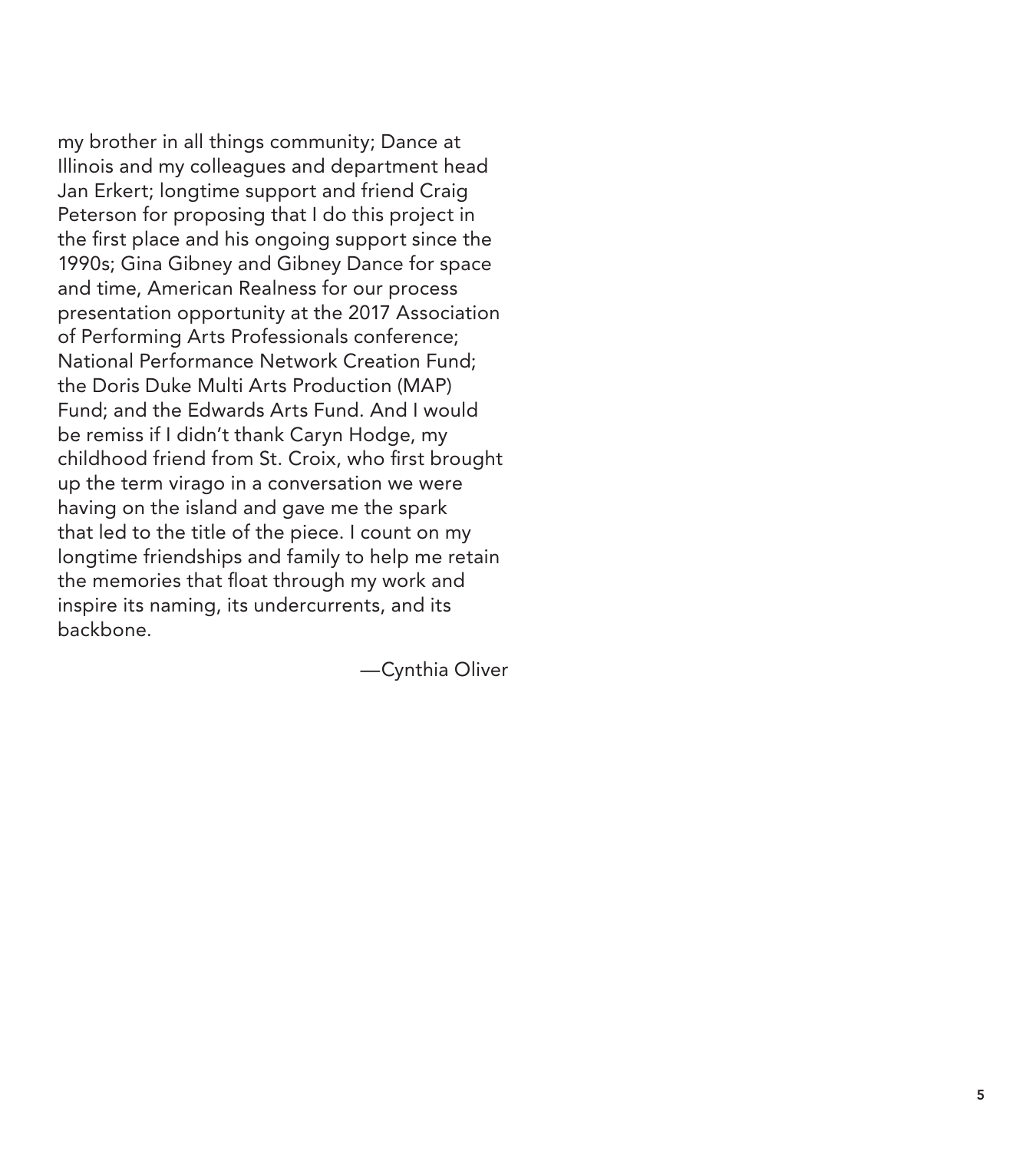## PROFILES

CYNTHIA OLIVER (choreographer) is a Bronx-born, Virgin Island-reared dance maker. Significantly influenced by the black avant garde, Oliver creates performance collages that move from dance to word to sound and back again toward an eclectic and provocative dance theatre, through which she incorporates textures of Caribbean performance with African and American aesthetic sensibilities. She has toured the globe as a featured dancer with contemporary companies David Gordon Pick Up Co., Ronald K. Brown/Evidence, Bebe Miller Company, and Tere O'Connor Dance and as an actor in works by Laurie Carlos, Greg Tate, Ione, Ntozake Shange, and Deke Weaver. She is a New York Dance and Performance (Bessie) Awardwinning choreographer and a Maggie Allesee National Center for Choreography Mellon Fellow (2016). She holds a PhD in performance studies, is a professor in the dance department, and an affiliate in African-American Studies and Gender & Women's Studies at the University of Illinois at Urbana-Champaign. She is a University Scholar (2011), a Center for Advanced Studies Associate (2016), and was recently appointed Associate Vice Chancellor for Research in the Humanities, Arts, and Related Fields (2017) at the University of Illinois.

**SUSAN BECKER** (costume design) works as a designer, artist, and educator in the field of fashion and costume. For the past 20 years she has designed for traditional and experimental settings, from the fashion industry to collaborations on stage, film, and site-specific

projects. Recent collaborators include artists Deke Weaver and Jennifer Allen (*Elephant, WOLF,*  and *BEAR*), choreographers Tere O'Connor (*Sister*), Sara Hook (*Bored Houseguests),* Cynthia Oliver (*BOOM!* and *Virago-Man Dem)*, and Jennifer Monson (*Live Dancing Archive, In Tow*)*.* Becker has also taught extensively, including for the Rhode Island School of Design and as a lecturer at the University of Illinois.

JOHN BOESCHE (video design) has created projected images for more than 180 dance, opera, theatre, and music productions and is excited to be working with Cynthia Oliver/COCo Dance Theatre. Designs for dance include Hedwig Dances, The Joffrey Ballet, Liz Lerman Dance Exchange, Lucky Plush Productions, Mordine & Company, and Erica Mott Productions, among others. His scenic and media designs for regional theatre include Chicago Shakespeare Theater, Geffen Playhouse (LA), Goodman Theatre, Lookingglass Theatre, McCarter Theatre Center (Princeton), New York Shakespeare Festival (NYC), Seattle Repertory Theatre, and Steppenwolf Theatre, among others. Boesche has received the Merritt Award for Excellence in Design and Collaboration, three Joseph Jefferson Awards for his theatre designs, a Los Angeles Drama Critics Circle Award, a Metro DC Dance Award, and a 2018 Bessie nomination, with John Jennings and Stacey Robinson, for Outstanding Visual Design. He is the chair of Digital Media for Live Performance at the University of Illinois at Urbana-Champaign.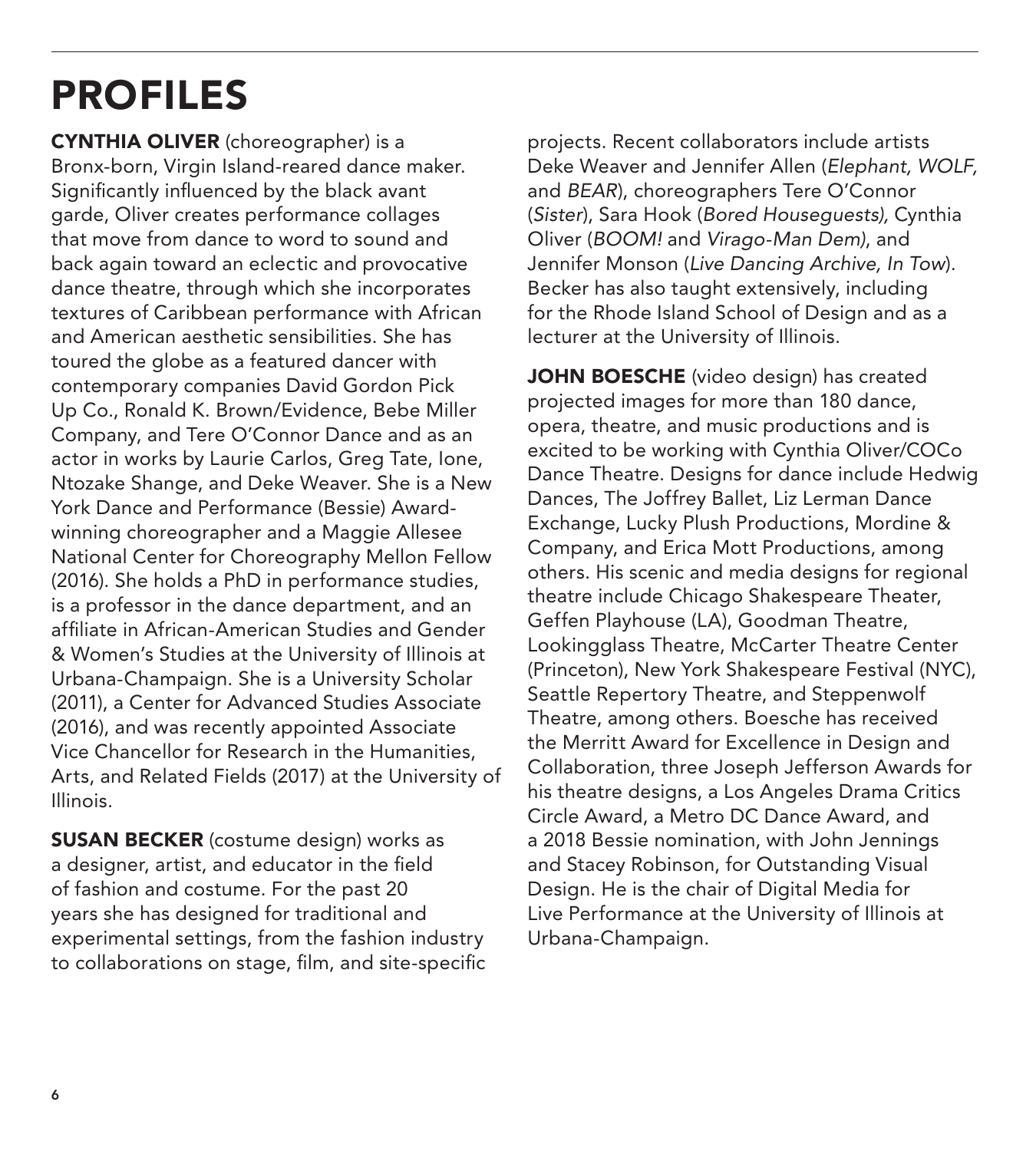CORNELIO D. CASACLANG (company manager) returns to the University of Illinois and Krannert Center where he was a volunteer and member of the Krannert Center Student Association and worked at Krannert Center for several years, including as event director. He has worked as a production and company manager and has collaborated with Cynthia and COCo Dance Theatre since 2008. When not working on the logistics for *Virago-Man Dem*, Casaclang does logistics analysis for a Swedish home furnishings company. He hails from Chicago via Baguio.

MECKHA CHERRY (wardrobe coordinator) is originally from Jacksonville, Florida, and grew up in the Bronx. Her initial introduction to sewing was by her mother. She first discovered her love of costume design while working with Kevin Iega Jeff of Deeply Rooted Dance Theater. Cherry has worked with Ronald K. Brown, Cynthia Oliver, PHILADANCO Dance Company, Camille A Brown, Alvin Ailey II American Dance Theater, and Urban Bush Women. Cherry has designed for New York City dance schools including Mind Builders, Harlem School of the Arts, Professional Center for the Arts, L. De. Dance School, and Abundance Academy of Dance. A dedicated teacher, Cherry also teaches sewing and theatre to children in urban communities.

DUANE CYRUS (performer) is a performing/ creative artist whose work focuses on the confluence of questions created by positioning moving bodies in conceptual environments. His work is informed by research of Black American and Caribbean culture. Cyrus has worked in a range of genres from contemporary dance to visual art. Cyrus' kaleidoscopic works are accessible, relevant, and fluidly negotiate physical capabilities and possibilities for moving bodies. His work challenges the monolithic paradigm between the voyeuristic and passively invisible observer and the inscrutably remote performer with visually stimulating scenes that transform and shift the viewer's perception of the observed. Cyrus is a professor of dance at the University of North Carolina at Greensboro and director of Theatre of Movement, a performing and visual art collective that intersects Cyrus' movement expertise with photographers, filmmakers, poets, and musicians. With Theatre of Movement, Cyrus seeks to disrupt and re-envision how artists develop, produce, and present their work.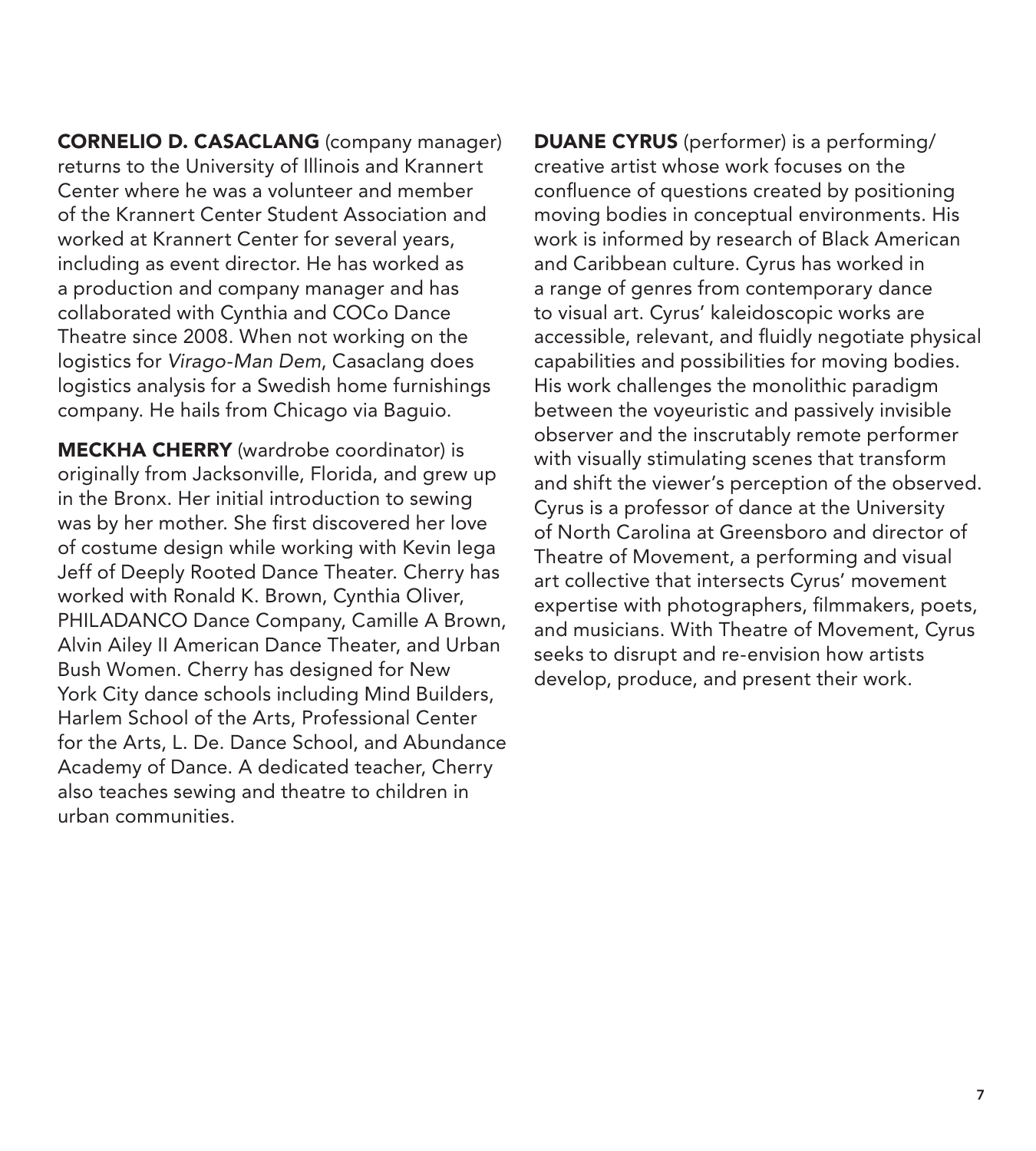JASON FINKELMAN (composer/performer) has a variety of artistic concerns that focus on improvised music, cross-cultural collaborative projects, and composition for dance, theatre, and film. A Philadelphia-born percussionist, Finkelman performs on African and Brazilian instruments handcrafted by Adimu Kuumba, specializing on the berimbau. He employs laptop electronics to manipulate original samples of his acoustic instruments, creating a personalized ambient, Avant world sound. His extensive work spanning over 20 years with choreographer Cynthia Oliver includes *BOOM!* (2014-15) and the Bessie Awardwinning performances *SHEMAD* (2000) and *Death's Door* (1996). Finkelman directs Global Arts Performance Initiatives, an engagement program of Krannert Center for the Performing Arts at the University of Illinois.

JONATHAN GONZALEZ (performer) is a choreographer and Bessie-nominated performer based in his native New York City. He is a New York Live Arts Fresh Tracks Artist with EmmaGrace Skove-Epes, BAX/Dancing While Black Fellow under the direction of Paloma McGregor, Diebold Award recipient for Distinction in Choreography and Performance, Rema Hort Mann Foundation nominee, as well as a POSSE Leadership and Bessie Schonberg Scholar. Currently he is a BAX/SUBMERGE! artist under the curation of Ali Rosa-Salas' season *Break Time*. Gonzalez has performed in the works of Ligia Lewis, Alex Baczyinski-Jenkins, Isabel Lewis, Phillip Howe, Ni'Ja Whitson, Jaamil Olawale Kosoko, and Grisha Coleman. He is a graduate of Trinity College, Trinity Laban Conservatoire, and Sarah Lawrence College (MFA).

JOHN JENNINGS (visual art) is a professor of media and cultural studies at the University of California-Riverside. His work centers around intersectional narratives regarding identity politics and popular media. Jennings is co-editor of *The Blacker the Ink: Constructions of Black Identity in Comics and Sequential Art* and cofounder/organizer of The Schomburg Center's Black Comic Book Festival. He is co-founder of the MLK NorCal's Black Comix Arts Festival and also SOL-CON: The Brown and Black Comix Expo. Jennings is a 2016 Nasir Jones Hiphop Studies Fellow at Harvard University. His current projects include the hiphop adventure *Kid Code: Channel Zero*, the supernatural crime noir *Blue Hand Mojo*, and the graphic novel adaptation of Octavia Butler's novel *Kindred*.

NIALL JONES (performer) is a dance artist working and living in New York City. Jones uses light, sound, video, text, costume, and other temporal elements to construct situations that engage and explore the conditions of site, presence, arrangement, and disorientation in performance. Jones received a 2017 Bessie Award nomination for Outstanding Emerging Choreographer. A graduate of the University of Illinois at Urbana-Champaign (MFA in dance in 2014), Jones also works at the University of the Arts in Philadelphia as assistant director and creative producer for the School of Dance.